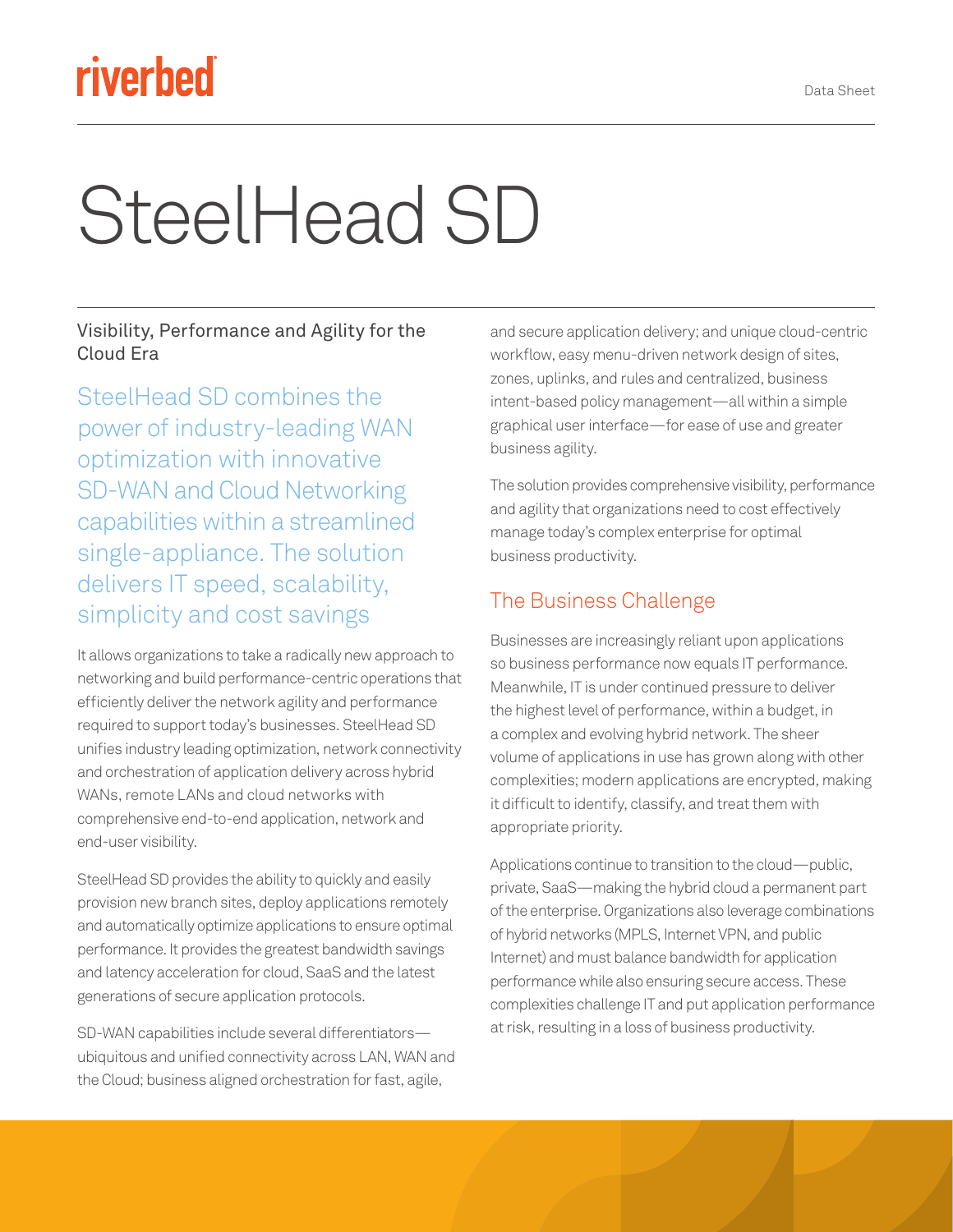IT must be able to meet new and ongoing business needs quickly, cost-effectively, and without any compromise to security and performance.

Multi-vendor approaches to combining WAN optimization and SD-WAN network services naturally compromise end-to-end application-centricity as packets flow between WAN optimization and SD-WAN functions. Riverbed SD-WAN and WAN Optimization services seamlessly

integrate to maintain the identification and classification of applications end-to-end, enabling application-centric visibility and control across your hybrid WANs, Cloud (SaaS, IaaS) Networks, and Branch LAN/WLANs.

#### Key Benefits

#### Converged Solution

- Single appliance unifying WAN optimization and SD-WAN functionality
- Independent virtual services, with upgrade independence
- Flexibility to enable or disable SD WAN capabilities with a simple software toggle

#### Agility

- Quickly respond to the needs of your business with application-defined, business intent-based policies that are centrally managed and applied network-wide across all remote locations
- Zero touch provisioning and rapid change management

#### Network Efficiency

- Reduced bandwidth utilization by up to 95%
- Optimization and application acceleration in every type of cloud environment
- Automatic identification and classification of over 1,300 applications

#### Operational Efficiency

- Centralized, business-intent-based global policy management
- More resilient, highly available WAN with full, dynamic use of multiple links at branches
- Secure application delivery across the hybrid enterprise through secure network services and integrated firewall capabilities
- Automated cloud networking and performance with single-click cloud deployment

#### Business Productivity

- Improved application performance and data transfer up to 100X
- Ensured end-user experience with comprehensive application, network and end user device monitoring
- Unique application-centric policies for agile enforcement of security and performance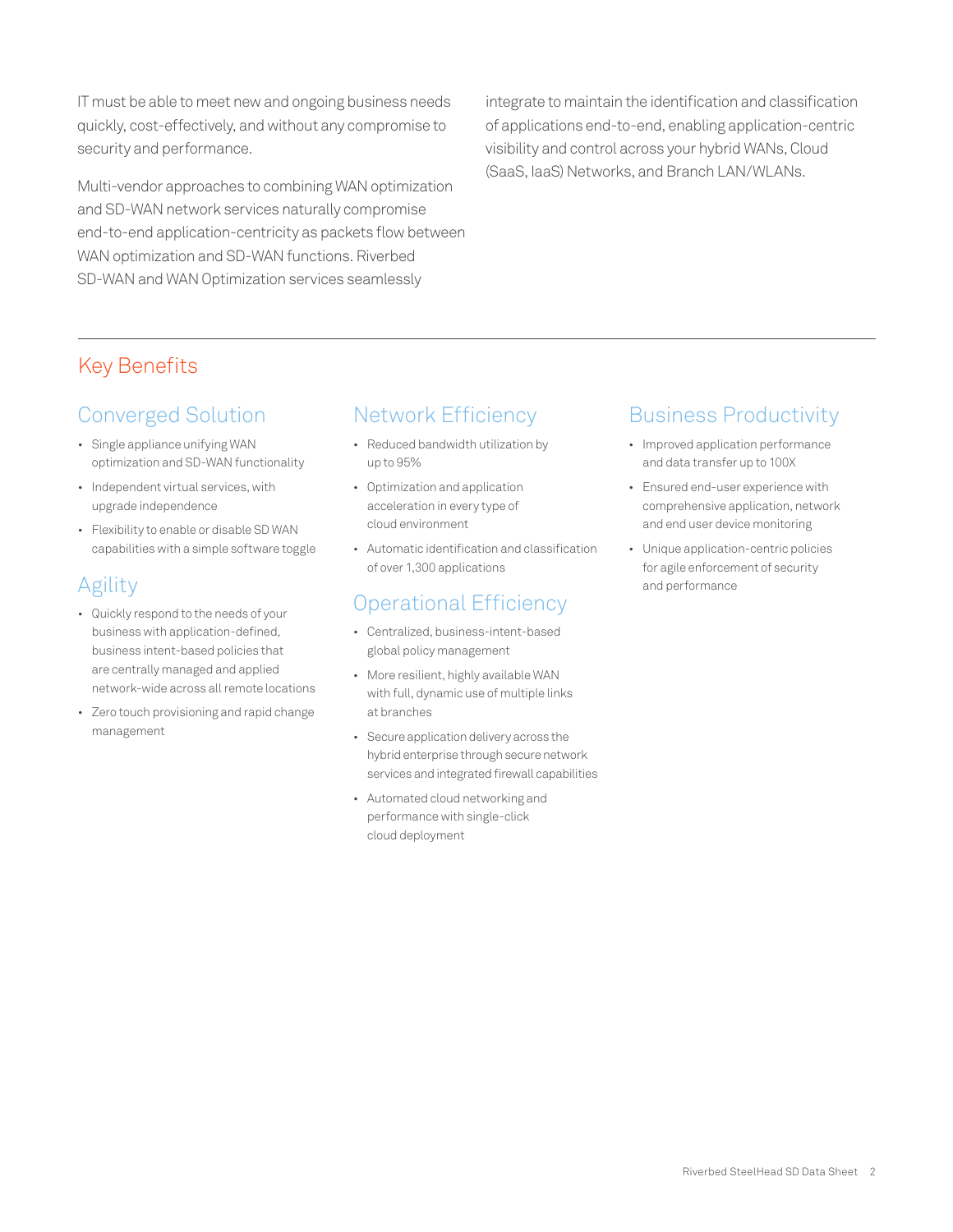#### Key Features

#### Industry Leading **Optimization**

- Reduced data redundancy and latency through data, application and transport streamlining, and SaaS and cloud intelligence
- Reduced internet traffic with a fully embedded, transparent HTTP(S) proxy for local connection termination and Web object caching, including video

#### Dynamic Path Selection

- Path Quality Monitoring provides visibility into the quality of each path in the overlay network including virtual paths, like QoS traffic classes, and reports on exceptions
- Quality-based Path Selection—defines the application's path and can make path decisions to maximize application service needs, including link status, packet loss, latency and jitter
- Simple to deploy—without complex and tightly coupled router configurations—a single global policy maps applications to the appropriate paths across SD-WAN and hybrid networks
- Dynamically reroutes applications to ensure no impact to users in the event of a performance issue

#### Dynamic Native Routing

- Coexist with branch (customer edge) routers or replace the router with SteelHead native routing, thus eliminating time spent manually coding CLI for the legacy router configuration
- WAN—side routing—eBGP (path vector) protocol, followed by OSPF—to deal with MPLS complexity and LAN side routing OSPF, followed by iBGP for reducing branch routing complexity
- Eliminate network complexity with its design-first approach and centralized, policy-based management

#### Comprehensive Visibility

- Deep Packet Inspection (DPI) provides unique visibility into more than 1,300 applications, more than any other vendor, allowing visibility beyond SSL, and into differentiated individual applications within Microsoft Office 365 or Lync, for example
- Applications with similar business intent are organized into logical groups for easier reporting, troubleshooting and configuration of network policies to streamline management
- Complete end to end network performance (NPM), application performance monitoring (APM) and end-user device monitoring facilitates problem resolution for optimal application performance

#### SteelHead SD Product Components

With SteelHead SD, Riverbed introduces a converged solution, to design and operate the network for maximum performance.

The SteelHead SD solution consists of the following:

• SteelHead SD Appliance. Optimized network performance with patented data, transport, and application streamlining. Acceleration for a wide variety of critical enterprise apps ranging from email, file sharing, collaborative applications, Intranet portals, Web apps, Line-of-business apps, as well as ERP, CRM and database software as well as streaming video and VOD.

Secure WAN gateway that provides unified connectivity (point-to-point and full-mesh) and enforcement of global policy across on-premises and cloud-network environments, zero-touch provisioning, automated VPN management and next generation firewall and threat protection capabilities.

• SteelConnect Manager. A centralized and multitenant management portal that provides intuitive and simplified workflow for designing, deploying and managing distributed hybrid networks.